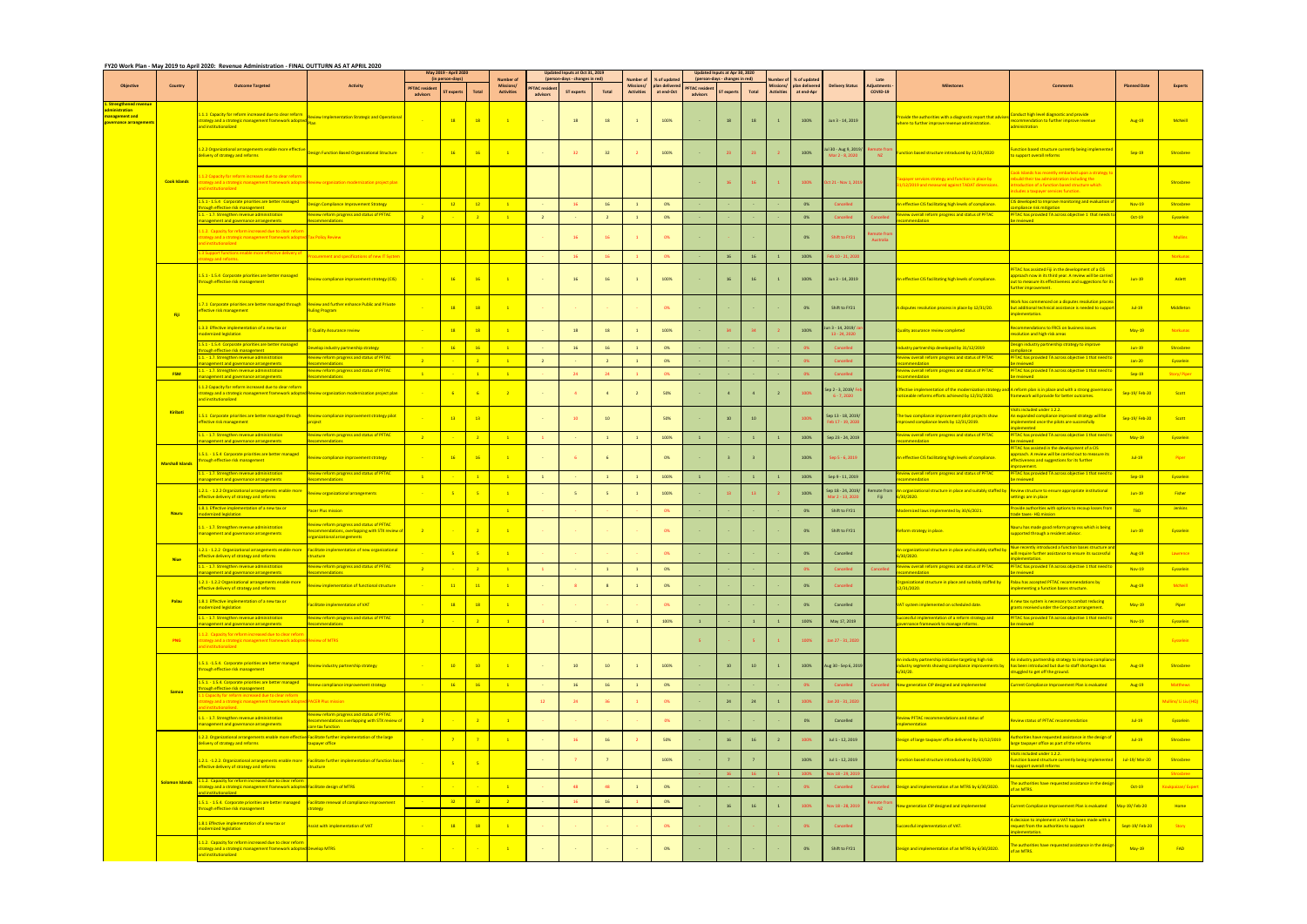## FY20 Work Plan - May 2019 to April 2020: Revenue Administration - FINAL OUTTURN AS AT APRIL 2020

|                                                                                                                                                                                                      |                         |                                                                                                                                                                                                                                        |                                                                                                                                                            |                                  | May 2019 - April 2020        |                |                                                           |                                 | Updated Inputs at Oct 31, 2019                     |                         |                                                          |                                             |                                 | Updated Inputs at Apr 30, 2020                    |                         |                                       |                                             |                                                            |                               |                                                                                                                                                                                                                              |                                                                                                                                                                                                      |                     |                                |
|------------------------------------------------------------------------------------------------------------------------------------------------------------------------------------------------------|-------------------------|----------------------------------------------------------------------------------------------------------------------------------------------------------------------------------------------------------------------------------------|------------------------------------------------------------------------------------------------------------------------------------------------------------|----------------------------------|------------------------------|----------------|-----------------------------------------------------------|---------------------------------|----------------------------------------------------|-------------------------|----------------------------------------------------------|---------------------------------------------|---------------------------------|---------------------------------------------------|-------------------------|---------------------------------------|---------------------------------------------|------------------------------------------------------------|-------------------------------|------------------------------------------------------------------------------------------------------------------------------------------------------------------------------------------------------------------------------|------------------------------------------------------------------------------------------------------------------------------------------------------------------------------------------------------|---------------------|--------------------------------|
| <b>Objective</b>                                                                                                                                                                                     | Country                 | <b>Outcome Targeted</b>                                                                                                                                                                                                                | <b>Activity</b>                                                                                                                                            | <b>PFTAC</b> residen<br>advisors | (in person-days)<br>T expert | <b>Total</b>   | <b>Number of</b><br><b>Missions/</b><br><b>Activities</b> | <b>FTAC</b> resider<br>advisors | person-days - changes in red)<br><b>ST experts</b> | Total                   | <b>Number</b> o<br><b>Missions/</b><br><b>Activities</b> | % of update<br>plan delivered<br>at end-Oct | <b>PFTAC</b> reside<br>advisors | (person-days - changes in red)<br><b>Texperts</b> | Total                   | <b>Missions/</b><br><b>Activities</b> | 6 of update<br>plan delivered<br>at end-Apr | <b>Delivery Status</b>                                     | <b>Adiustment</b><br>COVID-19 | <b>Milestones</b>                                                                                                                                                                                                            | <b>Comments</b>                                                                                                                                                                                      | <b>Planned Date</b> | <b>Experts</b>                 |
|                                                                                                                                                                                                      | <b>Timor-Leste</b>      | 1. - 1.7. Strengthen revenue administration<br>anagement and governance arrangements                                                                                                                                                   | agnosic review                                                                                                                                             |                                  |                              |                |                                                           |                                 |                                                    | $\overline{\mathbf{R}}$ |                                                          | 0%                                          |                                 |                                                   |                         |                                       |                                             | Cancelled                                                  |                               |                                                                                                                                                                                                                              |                                                                                                                                                                                                      |                     | Story/O'Keefe                  |
|                                                                                                                                                                                                      |                         | 8.1 Effective implementation of a new tax or<br>odernized legislation                                                                                                                                                                  | cilitate implementation of VAT                                                                                                                             |                                  |                              | 36             |                                                           |                                 |                                                    |                         |                                                          | 0%                                          |                                 |                                                   |                         |                                       | - 0%                                        | Shift to FY21                                              |                               | cessful implementation of VAT.                                                                                                                                                                                               | decision to implement a VAT has been made with a<br>equest from the authorities to support<br>ementation                                                                                             | Jul-19/ Nov-19      | Story                          |
|                                                                                                                                                                                                      |                         | 2.2. Organizational arrangements enable more effecti<br><b>Property of strategy and reforms</b>                                                                                                                                        | ive Review and enhance implementation of large<br>naver office                                                                                             |                                  | 16                           | 16             |                                                           |                                 | 16                                                 | <b>16</b>               | $\overline{1}$                                           | 100%                                        |                                 | <b>16</b>                                         | 16                      |                                       | 100%                                        | ep 30 - Oct 11, 201                                        |                               | lan in place to expand LTO by 31/12/2020                                                                                                                                                                                     | trategy developed to expand number of taxpayers ir                                                                                                                                                   | Aug-19              | Sutherland                     |
|                                                                                                                                                                                                      |                         | .5.1.-1.5.4. Corporate priorities are better managed<br>orough effective risk management                                                                                                                                               | Renew the compliance improvement strategy                                                                                                                  |                                  | 32                           | 32             |                                                           |                                 | 32                                                 | 32                      |                                                          | 50%                                         |                                 | 32                                                | 32                      |                                       | 100%                                        | ul 29 - Aug 9, 2019/<br>Mar 2 - 11, 2020                   |                               | ill go forward New generation CIP designed and implemented                                                                                                                                                                   | Current Compliance Improvement Plan is evaluated                                                                                                                                                     | Jun-19/Feb-20       | Home                           |
|                                                                                                                                                                                                      | Tonga                   | 5.1.-1.5.4. Corporate priorities are better managed<br>rough effective risk management                                                                                                                                                 | eview progress with implementation of the<br><mark>idustry Partnership - Tourism Industry</mark>                                                           |                                  | <b>16</b>                    | 16             |                                                           |                                 | 16                                                 | 16                      | $\overline{1}$                                           | 100%                                        |                                 | 16                                                | 16                      |                                       | 100%                                        | Sep 23 - Oct 5, 2019                                       |                               | n industry partnership initiative targeting high risk<br>dustry segments showing compliance improvements by<br>30/20.                                                                                                        | industry partnership strategy to improve complia<br>nas been introduced but due to staff shortages has<br>ruggled to get off the ground.                                                             | $Jun-19$            | Shrosbree                      |
|                                                                                                                                                                                                      |                         | .1. - 1.7. Strengthen revenue administration<br>anagement and governance arrangements                                                                                                                                                  | view reform progress and status of PFTAC<br>commendations, overlapping with STX review c<br>evenue administration, management and<br>overnance arrangement | $\overline{\phantom{0}}$         |                              |                |                                                           | $\overline{2}$                  |                                                    | $\overline{2}$          | $\overline{1}$                                           | 100%                                        |                                 |                                                   | $\overline{2}$          |                                       | 100%                                        | Oct 16 - 17, 2019                                          |                               | uccessful implementation of a reform strategy and<br>overnance framework.                                                                                                                                                    | Conduct a review of current reform initiatives and<br>rovide additional recommendations where necessary                                                                                              | $Jun-19$            | Eysselein                      |
|                                                                                                                                                                                                      |                         | 5.1 .- 1.5.4. Corporate priorities are better managed<br>ough effective risk management                                                                                                                                                | view compliance improvement strategy                                                                                                                       |                                  |                              | $-3$           | $\blacksquare$                                            |                                 |                                                    | $\overline{2}$          | $\overline{1}$                                           | 100%                                        |                                 |                                                   | $\overline{2}$          |                                       | 100%                                        | Oct 14 - 25, 2019                                          |                               | <b>Irrent Compliance Improvement Plan is evaluated</b>                                                                                                                                                                       | tenewal of Compliance Improvement Plan may be<br>haha                                                                                                                                                | $Oct-19$            | Fisher                         |
|                                                                                                                                                                                                      | Tuvalu                  | 1.2. Capacity for reform increased due to clear reform<br>strategy and a strategic management framework adopted neview implements<br>strategy and a strategic management framework adopted nodernization plan<br>and institutionalized | <b>Review implementation of the overarching</b>                                                                                                            |                                  |                              |                |                                                           |                                 | $\overline{2}$                                     | $\overline{2}$          |                                                          | 100%                                        |                                 | $\overline{2}$                                    | $\overline{2}$          |                                       | 100%                                        | Oct 14 - 25, 2019                                          |                               | <b>ffective implementation of the modernization strategy</b> a<br>noticeable reforms efforts achieved by 12/31/2019.                                                                                                         | isit included under 1.5.1 - 1.5.4.<br>eform plan is in place and with a strong governance                                                                                                            | $Oct-19$            | Fisher                         |
|                                                                                                                                                                                                      |                         | 5.1.-1.5.4. Corporate priorities are better managed<br>rough effective risk management                                                                                                                                                 | Review compliance improvement strategy                                                                                                                     |                                  | 10                           | $10-10$        |                                                           |                                 |                                                    | -6                      |                                                          | 100%                                        |                                 |                                                   | 6                       |                                       | 100%                                        | Jun 11 - 18, 2019                                          |                               | urrent Compliance Improvement Plan is evaluated                                                                                                                                                                              | amework will provide for better outcomes.<br>enewal of Compliance Improvement Plan may be<br>hehe                                                                                                    | $Dec-19$            | <b>Shrosbree</b>               |
|                                                                                                                                                                                                      | Vanuatu                 | 1. - 1.7. Strengthen revenue administration<br>anagement and governance arrangements                                                                                                                                                   | Review reform progress and status of PFTAC<br>commendations                                                                                                |                                  |                              |                | $\blacksquare$                                            | $\overline{2}$                  |                                                    | $\overline{2}$          | $\overline{1}$                                           | 0%                                          |                                 |                                                   | $\overline{2}$          |                                       | 100%                                        | Oct 29 - 31, 2019                                          |                               | ccessful implementation of a reform strategy and<br>vernance framework.                                                                                                                                                      | anuatu has made good progress in implementing<br>ministrative reforms - additional TA required to<br>urther institutionalize new ways of work.                                                       | $Oct-19$            | Eysselein                      |
|                                                                                                                                                                                                      |                         | 2.2 Organizational arrangements enable more effer                                                                                                                                                                                      | <b>CO</b> Meeting                                                                                                                                          |                                  |                              |                |                                                           | -3                              |                                                    | $\overline{\mathbf{3}}$ |                                                          | 100%                                        |                                 |                                                   | $\overline{\mathbf{3}}$ |                                       | 100%                                        | May 13 - 15, 2019                                          |                               |                                                                                                                                                                                                                              |                                                                                                                                                                                                      |                     | Eysselein                      |
|                                                                                                                                                                                                      |                         | 2 Organizational arrangements enable more effective<br>elivery of strategy and reforms                                                                                                                                                 | lanaging Large taxpayers                                                                                                                                   |                                  |                              | $-14$          |                                                           | - 5                             |                                                    | 14                      |                                                          | 0%                                          |                                 |                                                   |                         |                                       | 0%                                          | Cancelled                                                  |                               | assist the authorities in the design of large taxpayer<br>ffice as part of the reforms                                                                                                                                       | The design of LTO has commenced but additional TA<br>vill ne needed to ensure its successful implementatio                                                                                           | <b>Feb-20</b>       | hrosbree/Eysselein             |
|                                                                                                                                                                                                      |                         | 2.2 Organizational arrangements enable more effect<br>livery of strategy and reforms                                                                                                                                                   | <b>PITAA Meeting</b>                                                                                                                                       |                                  |                              |                |                                                           | 3                               |                                                    | $\mathbf{q}$            |                                                          | 100%                                        |                                 |                                                   | 9                       |                                       | 100%                                        | Sep 16 - 18, 2019                                          |                               |                                                                                                                                                                                                                              |                                                                                                                                                                                                      |                     | Eysselein/Fisher/<br>Thackery  |
|                                                                                                                                                                                                      | Regional                | 2.2 Organizational arrangements enable more effective<br>elivery of strategy and reforms                                                                                                                                               | <b>Norkshop on Facilitating Effective Exchange and</b><br>Use of Administrative (Tax and Social Security)<br><b>Data for National Accounts</b>             | - 5                              |                              | -5             |                                                           |                                 |                                                    | 8 <sup>2</sup>          |                                                          | 100%                                        |                                 |                                                   | 8                       |                                       | 100%                                        | Sep 19 - 20, 2019                                          |                               | To assist the authorities compile national accounts<br>statistics using tax data (VAT)                                                                                                                                       | loint workshop with PFM and RSS                                                                                                                                                                      | $Jul-19$            | Eysselein/Fisher/<br>Thackery  |
|                                                                                                                                                                                                      |                         | 1.5 Corporate priorities are better managed through Introducing and managing effective compliance<br>effective risk management                                                                                                         | improvement                                                                                                                                                | - 5                              |                              | 14             |                                                           |                                 | 10                                                 | 14                      |                                                          | 100%                                        |                                 | 10                                                | 14                      |                                       | 100%                                        | Jun 17 - 20, 2019                                          |                               | Workshop will reemphasize the importance of an effective To support effective risk management, PFTAC will<br>risk management strategy in modern tax administration. Facilitate a workshop to highlight compliance strategies |                                                                                                                                                                                                      | $Mar-20$            | hrosbree/ Eysselein,<br>Aslett |
| 2. Strengthened core<br>unctions evidenced by a<br>accurate taxpayer base,<br>taxpayer services<br>supporting voluntary<br>compliance,<br>improvements in filing,<br>payment and audit<br>activities |                         | 2.3.1. - 2.3.2 A larger proportion of taxpayers meet their Improve on-time filing and management of<br>filing obligations as required by law                                                                                           | outstanding tax returns                                                                                                                                    | $\sim$                           | 12                           | 12             | $\overline{2}$                                            | $\sim 100$                      | 12                                                 | 12                      | $\overline{2}$                                           | 50%                                         |                                 |                                                   | 12                      |                                       | 100%                                        | Aug 12 - 15, 2019/<br>Feb 3 - 6, 2020                      |                               | Operational plan in place to improve on-time filing by<br>30/12/2019                                                                                                                                                         | Potential to improve on time filing which will contribute<br>to improved levels of voluntary compliance                                                                                              | Apr-19/Aug-19       |                                |
|                                                                                                                                                                                                      | <b>Cook Islands</b>     | 2.4.1 - 2.4.3 A larger proportion of taxpayers meet their<br>ayment obligations as required by law                                                                                                                                     | Improve on time payment and management of<br>ax arrears                                                                                                    |                                  | 20                           | 20             |                                                           |                                 | 20                                                 | 20                      |                                                          | 50%                                         |                                 | 20                                                | 20                      |                                       | 100%                                        | Aug 16 - 23, 2019/<br>eb 7 - 14, 202                       |                               | Operational plan in place to improve on-time payment<br>30/12/2019                                                                                                                                                           | isit included under 2.3.1. -2.3.2<br>tential to improve on time payment which will<br>ontribute to improved levels of voluntary complianc                                                            | Apr-19/ Aug-19      | Piper                          |
|                                                                                                                                                                                                      |                         | 2.5.1 Audit and other verification programs more<br>ffectively ensure accuracy of reporting                                                                                                                                            | sign Audit Plan                                                                                                                                            |                                  | 16 <sup>1</sup>              | 16             |                                                           |                                 | 16                                                 | 16                      |                                                          | 0%                                          |                                 | $-16$                                             | 16                      |                                       |                                             | Oct 14 - 25, 2019                                          |                               | isk based annual audit plan designed and implemented                                                                                                                                                                         | requested to develop new generation audit plan                                                                                                                                                       | $Jun-19$            | Home                           |
|                                                                                                                                                                                                      |                         | 2.2.1 - 2.2.2 Taxpayer services initiatives to support<br>voluntary compliance are strengthened                                                                                                                                        | Design Taxpayer Services Strategy                                                                                                                          | $\sim 100$                       | 16                           | 16             | $\overline{z}$                                            |                                 |                                                    |                         |                                                          | 0%                                          |                                 |                                                   |                         |                                       | 0%                                          | <b>Subsitituted</b><br>Modernizatio<br><b>Project Plan</b> |                               | Taxpayer services strategy and function in place by<br>31/12/2019 and measured against TADAT dimensions.                                                                                                                     | Cook Islands has recently embarked upon a strategy to<br>ebuild their tax administration including the<br>introduction of a function based structure which<br>includes a taxpayer services function. | May-19              | Shrosbree                      |
|                                                                                                                                                                                                      |                         | 2.1. - 2.5. Strengthened core tax administration                                                                                                                                                                                       | eview reform progress and status of PFTAC<br>ommendations                                                                                                  | $\overline{\mathbf{3}}$          |                              | 3 <sup>2</sup> |                                                           | $\mathbf{1}$                    |                                                    | $\mathbf{1}$            |                                                          | 0%                                          |                                 |                                                   |                         |                                       | 0%                                          | Cancelled                                                  |                               | Review overall reform progress and status of PFTAC<br>commendation                                                                                                                                                           | PFTAC has provided TA across objective 2 that needs t<br>be reviewed                                                                                                                                 | $Oct-19$            | Eysselein                      |
|                                                                                                                                                                                                      |                         | 2.3.1. - 2.3.2 A larger proportion of taxpayers meet thei<br>filing obligations as required by law                                                                                                                                     | view progress and facilitate further<br>rovements on-time filing and management of<br><b>Itstanding tax returns</b>                                        |                                  | 12                           | 12             |                                                           |                                 | 12                                                 | 12                      | $\overline{2}$                                           | 50%                                         |                                 |                                                   |                         |                                       | 100%                                        | Aug 5 - 8, 2019                                            |                               | On-time filing operating at improved efficiency levels by<br>31/12/2019 and measured against TADAT dimensions.                                                                                                               | ome gains have been made reflected in on-time filing<br>ates but more needs to be done to improve<br>rformance in this area.                                                                         | Aug-19/Jan-20       | Lawrence                       |
|                                                                                                                                                                                                      | Fiji                    | 2.4.1 - 2.4.3 A larger proportion of taxpayers meet thei<br>payment obligations as required by law                                                                                                                                     | eview progress and facilitate further<br>provements on time payment and managemer<br>of tax arrears                                                        |                                  | 20                           | 20             |                                                           |                                 | 20                                                 | 20                      |                                                          | 50%                                         |                                 | $10$                                              | 10                      |                                       | 100%                                        | Aug 9 - 16, 2019                                           |                               | On-time payment operating at improved efficiency levels<br>31/12/2019 and measured against TADAT dimensions.                                                                                                                 | Visit included under 2.3.1. -2.3.2<br>rogress has been made but potential to further<br>irove.                                                                                                       | Aug-19/ Jan-20      | Lawrence                       |
|                                                                                                                                                                                                      |                         | 2.1. - 2.5. Strengthened core tax administration<br><i>unctions</i>                                                                                                                                                                    | eview reform progress and status of PFTAC<br>commendations                                                                                                 | $\overline{3}$                   |                              | $\overline{3}$ |                                                           | $\overline{\mathbf{3}}$         |                                                    | $\overline{\mathbf{3}}$ |                                                          | 0%                                          |                                 |                                                   |                         |                                       | - 0%                                        | Cancelled                                                  |                               | Review overall reform progress and status of PFTAC<br>recommendation                                                                                                                                                         | Visit included under objective 1<br>PFTAC has provided TA across objective 2 that needs to<br>e reviewed                                                                                             | $Sep-19$            | Eysselein                      |
|                                                                                                                                                                                                      |                         | 2.3.1. - 2.3.2 A larger proportion of taxpayers meet their Improve on-time filing and management of<br>filing obligations as required by law                                                                                           | utstanding tax returns                                                                                                                                     |                                  |                              | 6              |                                                           |                                 | $\overline{4}$                                     | $\overline{4}$          |                                                          | 50%                                         |                                 | $\overline{4}$                                    | $\overline{4}$          |                                       | 100%                                        | iep 4 - 5, 2019/ F<br>8-9, 2020                            |                               | On-time filing operating at improved efficiency levels by<br>31/12/2019 and measured against TADAT dimensions.                                                                                                               | Visit included under objective 1<br>Potential to improve on time filing which will contribute<br>o improved levels of voluntary compliance                                                           | Sept-19/Feb-20      | Scott                          |
|                                                                                                                                                                                                      |                         | 2.4.1 - 2.4.3 A larger proportion of taxpayers meet their<br>ayment obligations as required by law                                                                                                                                     | Improve on time payment and management of<br>ax arrears                                                                                                    |                                  | 13                           | 13             |                                                           |                                 | 10                                                 | 10                      |                                                          | 50%                                         |                                 | 10                                                | 10                      |                                       | 100%                                        | Sep 6 - 10, 2019/ F<br>10 - 14, 2020                       |                               | On-time payment operating at improved efficiency levels by<br>31/12/2019 and measured against TADAT dimensions.                                                                                                              | Visit included under objective 1<br>tential to improve on-time Payment which will<br>ontribute to improved levels of voluntary compliance                                                            | Sept-19/Feb-20      | Scott                          |
|                                                                                                                                                                                                      | Kiribati                | 2.2.1. Taxpayer services initiatives to support voluntary<br>compliance are strengthened                                                                                                                                               | Strengthen taxpayer services                                                                                                                               | $\sim 100$                       |                              | 6              |                                                           | $\sim$                          | $\sim$                                             | 4                       |                                                          | 50%                                         |                                 | $\mathbf{A}$                                      | $\overline{4}$          |                                       | 100%                                        | Sep 11 - 12, 2019/<br>eb 15 - 16, 202                      |                               | Improved delivery of taxpayer services by 31/12/2020 and authorities have decided to undertake administrative<br>measured against TADAT dimensions.                                                                          | Visit included under objective 1<br>reforms and requested PFTAC assistance to strengthen<br>payer services.                                                                                          | Sept-19/Feb-20      | Scott                          |
|                                                                                                                                                                                                      |                         | 2.5.1 Audit and other verification programs more<br>effectively ensure accuracy of reporting                                                                                                                                           | Review audit plan strengthen the audit function<br>and review implementation of audit methods                                                              |                                  | 16                           | 16             |                                                           |                                 | 16                                                 | 16                      | $\overline{1}$                                           | 0%                                          |                                 |                                                   |                         |                                       |                                             | Cancelled                                                  |                               | The audit function operating at improved efficiency levels<br>by 31/12/2020 and measured against TADAT dimensions.                                                                                                           | The authorities have requested TA to assist in building<br>audit function and capability.                                                                                                            | May-19              | Bell                           |
|                                                                                                                                                                                                      |                         | 2.1. - 2.5. Strengthened core tax administration<br>netions                                                                                                                                                                            | eview reform progress and status of PFTAC<br>ommendations                                                                                                  | $\overline{\mathbf{3}}$          |                              | 3 <sup>2</sup> |                                                           | $\mathbf{1}$                    |                                                    | $\mathbf{1}$            |                                                          | 100%                                        |                                 |                                                   | $\overline{1}$          |                                       | 100%                                        | Sep 23 - 24, 2019                                          |                               | Review overall reform progress and status of PFTAC<br>ecommendation                                                                                                                                                          | PFTAC has provided TA across objective 2 that needs to<br>reviewed                                                                                                                                   | May-19              | Eysselein                      |
|                                                                                                                                                                                                      |                         | 2.1.1 The integrity of the taxpayer base is strengthened                                                                                                                                                                               | Review current registration processes                                                                                                                      |                                  | 6                            | 6              |                                                           |                                 | $\sim$                                             | 4                       |                                                          |                                             |                                 |                                                   |                         |                                       |                                             | Aug 26 - 27, 2019                                          |                               | Data base kept up to date and accurate                                                                                                                                                                                       | A cleansed and accurately maintained taxpayer data                                                                                                                                                   | Oct-19/ Apr-20      | Piper                          |
|                                                                                                                                                                                                      |                         | 2.2.1. Taxpayer services initiatives to support voluntary<br>compliance are strengthened                                                                                                                                               | Review and further enhance taxpayer service<br><b>inction</b>                                                                                              |                                  |                              |                | $\overline{2}$                                            |                                 | $\Delta$                                           | $\overline{4}$          | $\overline{2}$                                           | 50%                                         |                                 |                                                   |                         |                                       | 100%                                        | Aug 28 - 29, 2019                                          |                               | Improved delivery of taxpayer services by 31/12/2019 and<br>measured against TADAT dimensions.                                                                                                                               | Visits included under 2.1.1<br>taxpayer services plan is in place but more TA is<br>eeded to institutionalize the concept.                                                                           | Oct-19/ Apr-20      | Piper                          |
|                                                                                                                                                                                                      | <b>Marshall Islands</b> | 2.3.1. - 2.3.2 A larger proportion of taxpayers meet their<br>iling obligations as required by law                                                                                                                                     | eview progress and facilitate further<br>provements on-time filing and management of<br>outstanding tax returns                                            |                                  | 14                           | 14             |                                                           |                                 |                                                    | 6                       |                                                          | 50%                                         |                                 |                                                   |                         |                                       | 100%                                        | Aug 30 - Sep 1, 2019                                       |                               | On-time filing operating at improved efficiency levels by<br>31/12/2019 and measured against TADAT dimensions.                                                                                                               | PFTAC has<br>sits included under 2.1.1<br>assisted in setting up new processes to improve<br>efficiency levels but more work is needed to take<br>rformance to the next level.                       | Oct-19/ Apr-20      | Piper                          |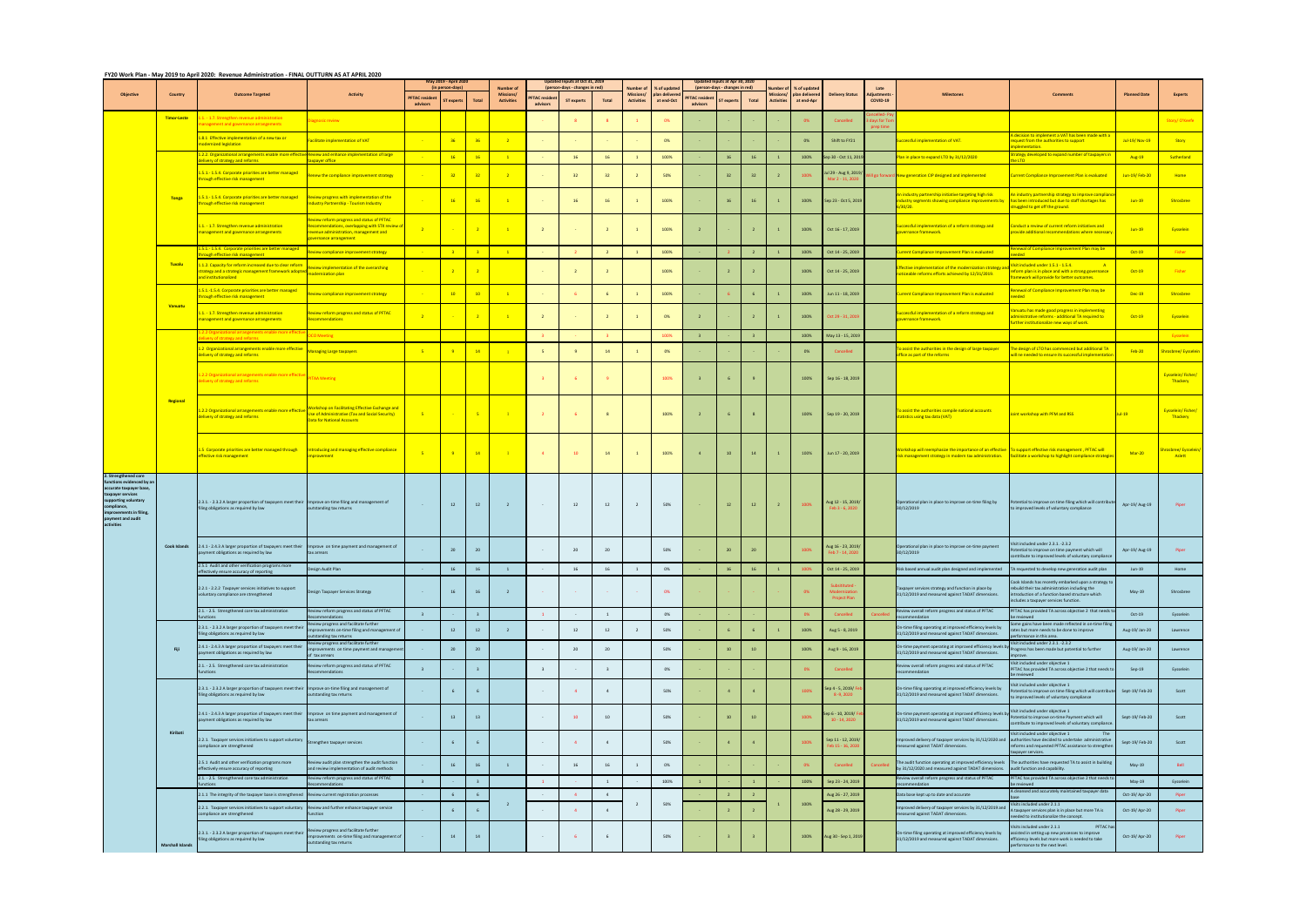| FY20 Work Plan - May 2019 to April 2020: Revenue Administration - FINAL OUTTURN AS AT APRIL 2020 |
|--------------------------------------------------------------------------------------------------|
|                                                                                                  |

| $120$ work from two years to $1$ |                    |                                                                                                                                                      | 1137500110111777717111112020                                                                                                                                |                                 | May 2019 - April 2020<br>(in person-days |                         | <b>Number of</b>                     |                                | Updated Inputs at Oct 31, 2019<br>person-days - changes in red) |                         | umber o                              | 6 of update                 |                                  | Updated Inputs at Apr 30, 2020<br>(person-days - changes in red) |       |                   | % of updat                   |                                     |                        |                                                                                                                                                                      |                                                                                                                                                                                                                                           |                     |                |
|----------------------------------|--------------------|------------------------------------------------------------------------------------------------------------------------------------------------------|-------------------------------------------------------------------------------------------------------------------------------------------------------------|---------------------------------|------------------------------------------|-------------------------|--------------------------------------|--------------------------------|-----------------------------------------------------------------|-------------------------|--------------------------------------|-----------------------------|----------------------------------|------------------------------------------------------------------|-------|-------------------|------------------------------|-------------------------------------|------------------------|----------------------------------------------------------------------------------------------------------------------------------------------------------------------|-------------------------------------------------------------------------------------------------------------------------------------------------------------------------------------------------------------------------------------------|---------------------|----------------|
| <b>Objective</b>                 | Country            | <b>Outcome Targeted</b>                                                                                                                              | <b>Activity</b>                                                                                                                                             | <b>PFTAC</b> reside<br>advisors | T expert                                 | <b>Total</b>            | <b>Missions</b><br><b>Activities</b> | <b>FTAC</b> reside<br>advisors | <b>ST</b> experts                                               | Total                   | <b>Missions</b><br><b>Activities</b> | plan delivere<br>at end-Oct | <b>PFTAC</b> residen<br>advisors | expert                                                           | Total | <b>Activities</b> | plan delivered<br>at end-Apr | <b>Delivery Status</b>              | liustments<br>COVID-19 | <b>Milestones</b>                                                                                                                                                    | <b>Comments</b>                                                                                                                                                                                                                           | <b>Planned Date</b> | <b>Experts</b> |
|                                  |                    | 2.4.1 - 2.4.3 A larger proportion of taxpayers meet their<br>payment obligations as required by law                                                  | riew progress and facilitate further<br>improvements on time payment and management<br>of tax arrears                                                       | $\sim$                          | 10                                       | 10                      |                                      | $\sim$                         |                                                                 | 6                       |                                      | 50%                         |                                  |                                                                  |       |                   | 100%                         | Sep 2 - 4, 2019                     |                        | On-time payment operating at improved efficiency levels by a<br>31/12/2019 and measured against TADAT dimensions.                                                    | sits included under 2.1.1<br>PFTAC h<br>issisted in setting up new processes to improve<br>efficiency levels but more work is needed to take<br>erformance to the next level                                                              | Oct-19/ Apr-20      | Piper          |
|                                  |                    | 2.1. - 2.5. Strengthened core tax administration<br>unctions                                                                                         | Review reform progress and status of PFTAC<br>commendations                                                                                                 | $\overline{2}$                  |                                          | $\overline{2}$          |                                      | $\overline{2}$                 |                                                                 | $\overline{2}$          |                                      | 100%                        |                                  |                                                                  |       |                   | 100%                         | Sep 9 - 11, 2019                    |                        | Review overall reform progress and status of PFTAC<br>commendation                                                                                                   | isits included under 2.1.1<br>PFTAC<br>as provided TA across objective 1 that needs to be<br>hewei                                                                                                                                        | $Sep-19$            | Eysselein      |
|                                  |                    | 2.1. - 2.5. Strengthened core tax administration functions Review core tax functions                                                                 |                                                                                                                                                             |                                 |                                          | 6                       |                                      |                                |                                                                 | - 5                     |                                      | 100%                        |                                  |                                                                  |       |                   | 100%                         | p 25 - Oct 1, 2019/<br>r 7 - 13. 70 |                        | Core tax functions operating at improved efficiency levels                                                                                                           | isit included under objective 1<br>nproved core tax functions facilitating improved<br>mpliance                                                                                                                                           | Jun-19              | Fisher         |
|                                  | <b>Nauru</b>       | 2.1. - 2.5. Strengthened core tax administration<br>unctions                                                                                         | view reform progress and status of PFTAC<br>commendations, overlapping with STX review of<br>organizational arrangements                                    | $\overline{\mathbf{3}}$         |                                          | $\overline{\mathbf{3}}$ |                                      |                                |                                                                 |                         |                                      | 0%                          |                                  |                                                                  |       |                   | 0%                           | Shift to FY21                       |                        | Reform strategy in place.                                                                                                                                            | isit included under objective 1<br>lauru has made good reform progress which is being<br>oported through a resident advisor.                                                                                                              | $Jun-19$            | Eysselein      |
|                                  |                    | 2.3.1. - 2.3.2 A larger proportion of taxpayers meet their Improve on-time filing (include attachments from<br>filing obligations as required by law | <b>FRCS</b>                                                                                                                                                 |                                 |                                          |                         |                                      |                                |                                                                 |                         |                                      | 0%                          |                                  |                                                                  |       |                   |                              | Cancelled                           |                        | On-time filing operating at improved efficiency levels by<br>31/12/2019 and measured against TADAT dimensions.                                                       | Niue ha<br>isit included under objective 1<br>cently embarked upon a strategy to rebuild their tax<br>nistration including the introduction of a functior<br>based structure which includes an arrears and returns<br>anagement function. | Aug-19              | Lawrence       |
|                                  | <b>Niue</b>        | 2.4.1 - 2.4.3 A larger proportion of taxpayers meet their lmprove on-time payment and management of tax<br>payment obligations as required by law    | arrears (include attachments from FRCS)                                                                                                                     |                                 |                                          | $\overline{3}$          |                                      |                                |                                                                 |                         |                                      | 0%                          |                                  |                                                                  |       |                   |                              | Cancelled                           |                        | On-time payment operating at improved efficiency levels by<br>31/12/2020 and measured against TADAT dimensions.                                                      | sit included under objective 1<br>Niue ha<br>ecently embarked upon a strategy to rebuild their tax<br>inistration including the introduction of a functior<br>ased structure which includes an arrears and returns<br>anagement function. | Aug-19              | Lawrence       |
|                                  |                    | 2.2.1. Taxpayer services initiatives to support voluntary<br>compliance are strengthened                                                             | Strengthen taxpayer services (include attachment:<br>from FRCS                                                                                              |                                 | 5 <sub>1</sub>                           | -5                      |                                      | <b>Contract</b>                |                                                                 |                         |                                      | 0%                          |                                  |                                                                  |       |                   | - 0%                         | Cancelled                           |                        | Taxpayer services strategy and function in place by<br>31/12/2020 and measured against TADAT dimensions.                                                             | risit included under objective 1<br>Niue<br>as recently embarked upon a strategy to rebuild their<br>tax administration including the introduction of a<br>unction based structure which includes a taxpayer<br>rvices function           | Aug-19              | Lawrence       |
|                                  |                    | 2.1. - 2.5. Strengthened core tax administration                                                                                                     | eview reform progress and status of PFTAC<br>mmendations                                                                                                    |                                 |                                          | $\overline{3}$          |                                      |                                |                                                                 |                         |                                      | 0%                          |                                  |                                                                  |       |                   | 0%                           | Cancelled                           |                        | Review overall reform progress and status of PFTAC<br>commendat                                                                                                      | isit included under objective 1<br>PFTAC ha<br>ovided TA across objective 2 that needs to be                                                                                                                                              | Nov-19              | Eysselein      |
|                                  |                    | 2.3.1. - 2.3.2 A larger proportion of taxpayers meet their<br>filing obligations as required by law                                                  | Improve on-time filing and management of<br>utstanding tax returns                                                                                          |                                 |                                          |                         |                                      |                                |                                                                 | $\overline{4}$          |                                      | 100%                        |                                  |                                                                  |       |                   | 100%                         | Sep 6 - 9, 2019                     |                        | n-time filing operating at improved efficiency levels by<br>31/12/2020 and measured against TADAT dimensions.                                                        | new function based structure has been introduced<br>it more TA is needed to support implementation an<br>ew ways of work                                                                                                                  | Jun-19              | Piper          |
|                                  |                    | 2.4.1 - 2.4.3 A larger proportion of taxpayers meet their Improve on time payment and management of<br>yment obligations as required by law          | tax arrears                                                                                                                                                 |                                 | 10                                       | 10                      |                                      | $\sim$                         |                                                                 | $\overline{a}$          |                                      | 100%                        |                                  |                                                                  |       |                   | 100%                         | Sep 10 - 13, 2019                   |                        | On-time payment operating at improved efficiency levels I<br>31/12/2020 and measured against TADAT dimensions.                                                       | sit included under 2,3,1, - 2.3.2.<br>new function based structure has been introduced<br>but more TA is needed to support implementation an<br>ew ways of work                                                                           | Jun-19              | Piper          |
|                                  | Palau              | 2.2.1. Taxpayer services initiatives to support voluntary Review progress and facilitate further<br>compliance are strengthened                      | improvements to taxpayer service                                                                                                                            |                                 |                                          | 7                       |                                      |                                |                                                                 | $\overline{4}$          |                                      | 0%                          |                                  |                                                                  |       |                   |                              | Cancelled                           |                        | Improved delivery of taxpayer services by 31/12/2020 and<br>neasured against TADAT dimensions.                                                                       | isit included under objective 1<br>new function based structure has been introduced but<br>more TA is needed to support implementation and<br>ssociated new ways of work.                                                                 | Aug-19              | McNeill        |
|                                  |                    | 2.1. - 2.5. Strengthened core tax administration<br><b>inctions</b>                                                                                  | Review reform progress and status of PFTAC<br>mmendations                                                                                                   | $\overline{\mathbf{3}}$         |                                          | $\overline{3}$          |                                      |                                |                                                                 |                         |                                      | 0%                          |                                  |                                                                  |       |                   | - 0%                         | Cancelled                           |                        | uccessful implementation of a reform strategy and<br>vernance framework to manage reforms.                                                                           | isit included under objective 1<br>PFTAC ha<br>ovided TA across objective 2 that need to be                                                                                                                                               | Sep-19              | Eysselein      |
|                                  |                    | 2.3.1. - 2.3.2 A larger proportion of taxpayers meet their<br>filing obligations as required by law                                                  | view progress and facilitate further<br>rovements on-time filing and management of<br>standing tax returns                                                  |                                 |                                          | 6                       | <sup>1</sup>                         |                                |                                                                 | 6                       |                                      | 100%                        |                                  |                                                                  |       |                   | 100%                         | Aug 12 - 15, 2019                   |                        | On-time filing operating at improved efficiency levels by<br>31/12/2020 and measured against TADAT dimensions.                                                       | TA assistance requested by the authorities to improve<br>current compliance levels.                                                                                                                                                       | Jun-19              | Scott          |
|                                  |                    | 2.4.1 - 2.4.3 A larger proportion of taxpayers meet their<br>payment obligations as required by law                                                  | eview progress and facilitate further<br>provements on time payment and manageme<br>of tax arrears                                                          |                                 | 10                                       | 10                      |                                      | $\sim$                         | 10                                                              | 10                      |                                      |                             |                                  |                                                                  | 10    |                   |                              | Aug 16 - 23, 2019                   |                        | On-time payment operating at improved efficiency levels by TA assistance requested by the authorities to improve<br>1/12/2020 and measured against TADAT dimensions. | urrent compliance levels.                                                                                                                                                                                                                 | $Jun-19$            | Scott          |
|                                  | Samoa              | 2.2.1. Taxpayer services initiatives to support voluntary<br>ompliance are strengthened                                                              | Improve taxpayer services                                                                                                                                   | $\sim$                          |                                          | 6                       |                                      | $\sim$                         | 6                                                               | 6                       |                                      | 100%                        |                                  |                                                                  |       |                   | 100%                         | Aug 26 - 29, 2019                   |                        | mproved delivery of taxpayer services by 31/12/2020 and<br>asured against TADAT dimensions.                                                                          | sit included under objective 1<br>taxpayer services function in place with potential to<br>urther improve service delivery and an create an<br>ronment that improves voluntary compliance                                                 | Aug-19              | Shrosbree      |
|                                  |                    | 2.5.1.-.2.5.2 Audit and other verification programs more<br>effectively ensure accuracy of reporting                                                 | Review audit modernization plan                                                                                                                             |                                 | 16                                       | 16                      |                                      |                                | 16                                                              | 16                      |                                      | 100%                        |                                  |                                                                  |       |                   | 100%                         | Sep 9 - 20, 2019                    |                        | The audit function operating at improved efficiency levels<br>by 31/12/2020 and measured against TADAT dimensions.                                                   | PFTAC audit modernization plan has been accepted<br>by the authorities but additional TA is required to assis<br>rith implementation                                                                                                      | $Jun-19$            | Sutherland     |
|                                  |                    | 2.1. - 2.5. Strengthened core tax administration                                                                                                     | view reform progress and status of PFTAC<br>mendation                                                                                                       | $\overline{\mathbf{3}}$         |                                          | $\overline{\mathbf{3}}$ |                                      |                                |                                                                 |                         |                                      | 0%                          |                                  |                                                                  |       |                   | 0%                           | Cancelled                           |                        | teview PFTAC recommendations and status of<br>ementation                                                                                                             | isit included under objective 1<br>eview status of PFTAC recommendation                                                                                                                                                                   | $Jul-19$            | Eysselein      |
|                                  |                    | 2.3.1. - 2.3.2 A larger proportion of taxpayers meet their<br>filing obligations as required by law                                                  | eview progress and facilitate further<br>provements on-time filing and management of<br>outstanding tax returns                                             |                                 | 12                                       | 12                      |                                      |                                | 12                                                              | 12                      | $\overline{2}$                       | 50%                         |                                  |                                                                  |       | $\mathbf{1}$      | 100%                         | Sep 2 - 5, 2019                     |                        | On-time filing operating at improved efficiency levels by<br>31/12/2019 and measured against TADAT dimensions.                                                       | PFTAC facilitated strategy has been introduced with<br>ome initial progress being made - additional TA<br>quested by the authorities.                                                                                                     | Jul-19/Mar-20       | Lawrence       |
|                                  | Solomon Islands    | 2.4.1 - 2.4.3 A larger proportion of taxpayers meet their<br>payment obligations as required by law                                                  | eview progress and facilitate further<br>improvements on time payment and management<br>of tax arrears                                                      |                                 | 20                                       | 20                      | $\overline{2}$                       |                                | 20                                                              | 20                      |                                      | 50%                         |                                  | 10                                                               | 10    |                   | 100%                         | Sep 6 - 13, 2019                    |                        | On-time payment operating at improved efficiency levels by PFTAC facilitated strategy has been introduced with<br>31/12/2019 and measured against TADAT dimensions.  | isit included under 2.3.1. - 2.3.2.<br>A<br>some initial progress being made - additional TA<br>quested by the authorities.                                                                                                               | Jul-19/ Mar-20      | Lawrence       |
|                                  |                    | 2.5.1.-.2.5.2 Audit and other verification programs more                                                                                             | Develop audit strategy and operational plan<br>ew progress and facilitate further                                                                           |                                 | 32                                       | 32                      | $\overline{2}$                       |                                | <b>16</b>                                                       | 16                      | $\blacksquare$                       | 100%                        |                                  | <b>16</b>                                                        | 16    |                   | 100%                         | Jun 3 - 14, 2019                    |                        | evelop audit plan by 30/12/2019                                                                                                                                      | TA requested to develop new generation audit plan                                                                                                                                                                                         | Jun-19/Nov-19       | Sutherland     |
|                                  |                    | effectively ensure accuracy of reporting                                                                                                             | ememts to the audit function                                                                                                                                |                                 |                                          |                         |                                      |                                | 16                                                              | 16                      | $\overline{1}$                       | 0%                          |                                  | 16                                                               | 16    | $\overline{1}$    | 100%                         | v 11 - Dec 6, 2                     |                        |                                                                                                                                                                      | isit included under objective 1                                                                                                                                                                                                           |                     | Sutherland     |
|                                  |                    | 2.2.1. Taxpayer services initiatives to support voluntary Review progress and facilitate further<br>compliance are strengthened                      | provements to taxpayer service function                                                                                                                     |                                 | $\mathbf{R}$                             | 8                       |                                      | $\sim$                         |                                                                 | 8                       |                                      | 0%                          |                                  |                                                                  |       |                   |                              | Cancelled                           |                        | proved delivery of taxpayer services by 31/12/2020 and authorities have decided to undertake administrative<br>asured against TADAT dimensions.                      | reforms and requested PFTAC assistance to strengther<br>taxpayer services.<br>PFTAC will assist in setting up new processes to                                                                                                            | Jul-19/ Mar-20      | Shrosbree      |
|                                  |                    | 2.3.1. - 2.3.2 A larger proportion of taxpayers meet their Improve on-time filing and management of<br>filing obligations as required by law         | outstanding tax returns                                                                                                                                     |                                 |                                          | 5                       |                                      |                                |                                                                 |                         |                                      |                             |                                  |                                                                  |       |                   |                              |                                     |                        | On-time filing operating at improved efficiency levels by<br>31/12/2020 and measured against TADAT dimensions.                                                       | mprove efficiency levels needed to take performance<br>o the next level.                                                                                                                                                                  | $Jun-19$            | McGregor       |
|                                  | <b>Timor Leste</b> | 2.4.1 - 2.4.3 A larger proportion of taxpayers meet their Improve on time payment and management of<br>payment obligations as required by law        | tax arrears                                                                                                                                                 |                                 | $7^{\circ}$                              | $7\overline{ }$         | $\mathbf{1}$                         |                                |                                                                 |                         |                                      | 0%                          |                                  |                                                                  |       |                   | 0%                           | Shift to FY21                       |                        | On-time payment operating at improved efficiency levels by PFTAC will assist in setting up new processes to<br>31/12/2020 and measured against TADAT dimensions.     | ncluded under 2.3.1 - 2.3.2.<br>improve efficiency levels needed to take performance<br>o the next level.                                                                                                                                 | $Jun-19$            | McGregor       |
|                                  |                    | 2.2.1. Taxpayer services initiatives to support voluntary<br>compliance are strengthened                                                             | rengthen taxpayer services                                                                                                                                  |                                 |                                          | 6                       |                                      |                                |                                                                 |                         |                                      | 0%                          |                                  |                                                                  |       |                   | 0%                           | Shift to FY21                       |                        | mproved delivery of taxpayer services by 31/12/2020 and<br>reasured against TADAT dimensions.                                                                        | ncluded under 2.3.1 - 2.3.2.<br>PFTAC<br>rill assist as TA is needed to institutionalize the<br>ncept                                                                                                                                     | Jun-19              | McGregor       |
|                                  |                    | 2.3.1. - 2.3.2 A larger proportion of taxpayers meet their Improve on-time filing and management of<br>filing obligations as required by law         | utstanding tax returns                                                                                                                                      |                                 | 12                                       | 12                      |                                      |                                | 12                                                              | 12                      |                                      |                             |                                  |                                                                  |       |                   |                              | ul 22 - Aug 2, 2019/                |                        | On-time filing operating at improved efficiency levels by<br>31/12/2020 and measured against TADAT dimensions.                                                       | Potential to improve on time filing which will contribu<br>o improved levels of voluntary compliance                                                                                                                                      | May-19/ Oct-19      | Scott          |
|                                  |                    | 2.4.1 - 2.4.3 A larger proportion of taxpayers meet their<br>payment obligations as required by law                                                  | Improve on time payment and management of<br>x arrears                                                                                                      |                                 | 20                                       | 20                      | $\overline{2}$                       |                                | 20                                                              | 20                      | $\overline{2}$                       | 50%                         |                                  | 14                                                               | 14    |                   | 100%                         | 27 - May 8, 20                      |                        | On-time payment operating at improved efficiency levels b<br>1/12/2020 and measured against TADAT dimensions.                                                        | ncluded under 2.3.1 - 2.3.2.<br>Potential to<br>nprove on-time payment                                                                                                                                                                    | May-19/ Oct-19      | Scott          |
|                                  |                    | 2.5.1.-.2.5.2 Audit and other verification programs more<br>ffectively ensure accuracy of reporting                                                  | Review progress and further strengthen the audit                                                                                                            |                                 | 16                                       | 16                      | $\mathbf{1}$                         |                                | 16                                                              | 16                      | $\overline{1}$                       | 100%                        |                                  | 16                                                               | 16    |                   | 100%                         | Jun 10 - 21, 2019                   |                        | The audit function operating at improved efficiency levels<br>ly 31/12/2020 and measured against TADAT dimensions.                                                   | PFTAC audit modernization plan has been accepted<br>y the authorities but additional TA is required to assist<br>ith implementation                                                                                                       | Jun-19/ Oct-19      | Bell           |
|                                  | Tonga              | 2.1. - 2.5. Strengthened core tax administration<br>functions                                                                                        | view reform progress and status of PFTAC<br>ommendations, overlapping with STX review of<br>revenue administration, management and<br>overnance arrangement | $\overline{\mathbf{3}}$         |                                          | $\overline{3}$          |                                      | $\mathbf{1}$                   | $\sim 10^{-1}$                                                  | $\overline{1}$          |                                      | 0%                          |                                  |                                                                  |       |                   | 100%                         | Oct 16 - 17, 2019                   |                        | Successful implementation of a reform strategy and<br>vernance framework.                                                                                            | isit included under objective 1<br>Conduct a review of current reform initiatives and<br>provide additional recommendations where necessary                                                                                               | $Jun-19$            | Eysselein      |
|                                  |                    | 2.5. Audit and other verification programs more<br>ctively ensure accuracy of reporting                                                              | Auditor development and training                                                                                                                            |                                 |                                          |                         |                                      |                                |                                                                 |                         |                                      |                             |                                  |                                                                  | 16    |                   | 100%                         | ır 27 - May 2                       |                        |                                                                                                                                                                      |                                                                                                                                                                                                                                           |                     | Bell           |
|                                  |                    | 2.5. Audit and other verification programs more<br>ctively ensure accuracy of reporting                                                              | Roll -out of VAT Audit methods and toolbox                                                                                                                  |                                 |                                          |                         |                                      |                                | <b>16</b>                                                       | 16                      | $\mathbf{1}$                         | 0%                          |                                  |                                                                  |       |                   | - 0%                         | Cancelled                           |                        |                                                                                                                                                                      |                                                                                                                                                                                                                                           |                     | Haigh          |
|                                  |                    | 2.3.1. - 2.3.2 A larger proportion of taxpayers meet their<br>filing obligations as required by law                                                  | Review and improve on-time filing and<br>nagement of outstanding tax returns                                                                                |                                 |                                          | $\overline{\mathbf{3}}$ |                                      |                                |                                                                 | $\overline{\mathbf{3}}$ |                                      | 100%                        |                                  |                                                                  |       |                   | 100%                         | Oct 14 - 25, 2019                   |                        | In-time filing operating at improved efficiency levels by<br>31/12/2020 and measured against TADAT dimensions.                                                       | it included under objective 1<br><b>TA</b><br>stance requested by the authorities to improve                                                                                                                                              | Oct-19              | Fisher         |
|                                  |                    | 2.4.1 - 2.4.3 A larger proportion of taxpayers meet their<br>payment obligations as required by law                                                  | Review and improve on time payment and<br>inagement of tax arrears                                                                                          |                                 | $\overline{3}$                           | $\overline{\mathbf{3}}$ |                                      | $\sim$                         |                                                                 | $\overline{\mathbf{3}}$ |                                      | 100%                        |                                  |                                                                  |       |                   | 100%                         | Oct 14 - 25, 2019                   |                        | On-time payment operating at improved efficiency levels<br>1/12/2020 and measured against TADAT dimensions.                                                          | rrent compliance levels.<br>isit included under objective 1<br>istance requested by the authorities to improve                                                                                                                            | Oct-19              | Fisher         |
|                                  | Tuvalu             |                                                                                                                                                      |                                                                                                                                                             |                                 |                                          |                         |                                      |                                |                                                                 |                         |                                      |                             |                                  |                                                                  |       |                   |                              |                                     |                        |                                                                                                                                                                      | urrent compliance levels.                                                                                                                                                                                                                 |                     |                |